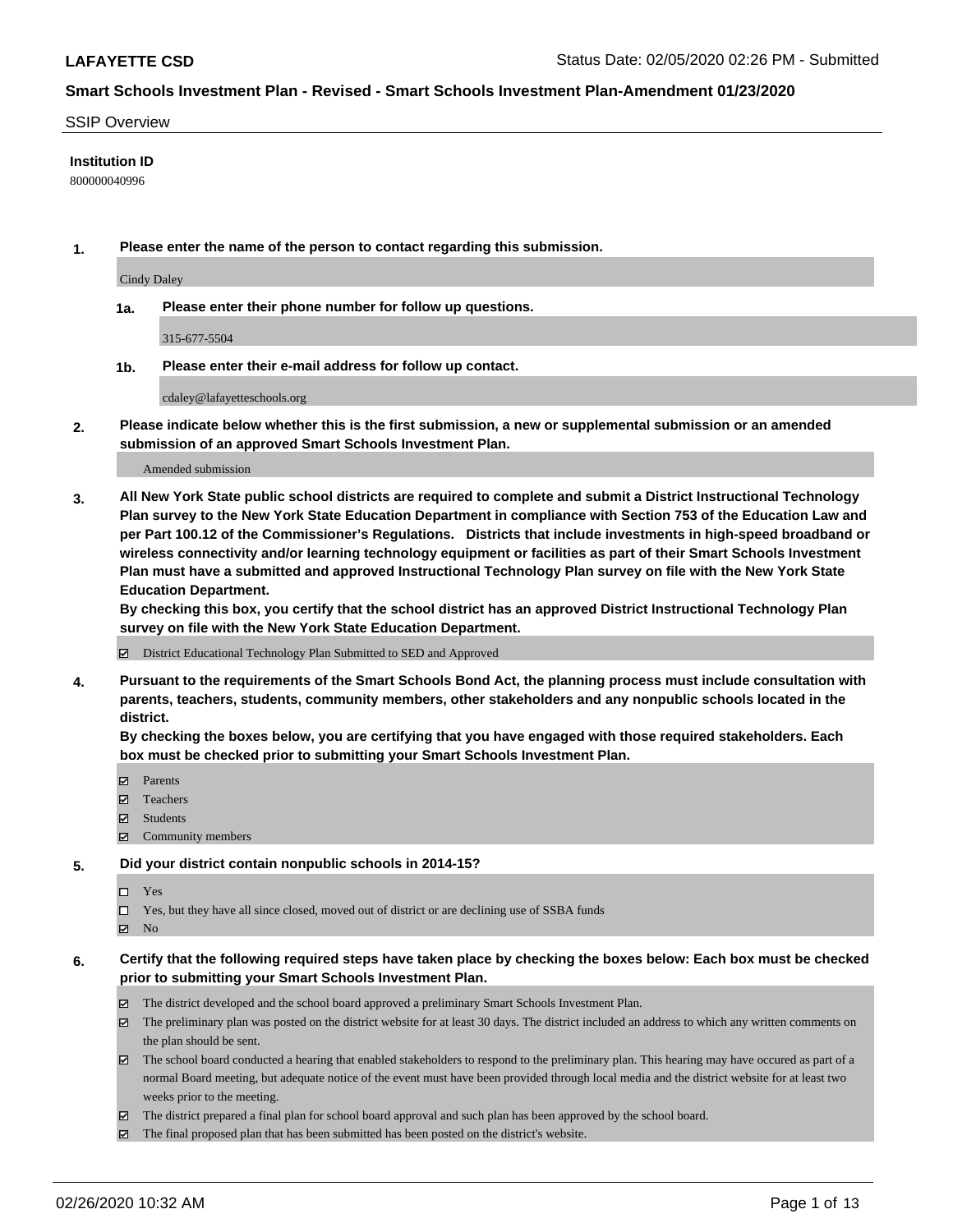SSIP Overview

**6a. Please upload the proposed Smart Schools Investment Plan (SSIP) that was posted on the district's website, along with any supporting materials. Note that this should be different than your recently submitted Educational Technology Survey. The Final SSIP, as approved by the School Board, should also be posted on the website and remain there during the course of the projects contained therein.**

SmartSchools Bond Act Investment Plan 2015.pdf

**6b. Enter the webpage address where the final Smart Schools Investment Plan is posted. The Plan should remain posted for the life of the included projects.**

http://www.lafayetteschools.org/teacherpage.cfm?teacher=246

**7. Please enter an estimate of the total number of students and staff that will benefit from this Smart Schools Investment Plan based on the cumulative projects submitted to date.**

1,046

**8. An LEA/School District may partner with one or more other LEA/School Districts to form a consortium to pool Smart Schools Bond Act funds for a project that meets all other Smart School Bond Act requirements. Each school district participating in the consortium will need to file an approved Smart Schools Investment Plan for the project and submit a signed Memorandum of Understanding that sets forth the details of the consortium including the roles of each respective district.**

 $\Box$  The district plans to participate in a consortium to partner with other school district(s) to implement a Smart Schools project.

#### **9. Please enter the name and 6-digit SED Code for each LEA/School District participating in the Consortium.**

| Partner LEA/District | <b>ISED BEDS Code</b> |
|----------------------|-----------------------|
| (No Response)        | (No Response)         |

### **10. Please upload a signed Memorandum of Understanding with all of the participating Consortium partners.**

(No Response)

**11. Your district's Smart Schools Bond Act Allocation is:**

\$857,397

#### **12. Final 2014-15 BEDS Enrollment to calculate Nonpublic Sharing Requirement**

|            | Public Enrollment | Nonpublic Enrollment | Total Enrollment | INonpublic Percentage |
|------------|-------------------|----------------------|------------------|-----------------------|
| Enrollment | 829               |                      | 829.00           | 0.00                  |

**13. This table compares each category budget total, as entered in that category's page, to the total expenditures listed in the category's expenditure table. Any discrepancies between the two must be resolved before submission.**

|                                          | Sub-Allocations | <b>Expenditure Totals</b> | <b>Difference</b> |
|------------------------------------------|-----------------|---------------------------|-------------------|
| <b>School Connectivity</b>               | 0.00            | 0.00                      | 0.00              |
| Connectivity Projects for<br>Communities | 0.00            | 0.00                      | 0.00              |
| Classroom Technology                     | 26,100.00       | 26,100.00                 | 0.00              |
| Pre-Kindergarten Classrooms              | 0.00            | 0.00                      | 0.00              |
| Replace Transportable<br>Classrooms      | 0.00            | 0.00                      | 0.00              |
| <b>High-Tech Security Features</b>       | 0.00            | 0.00                      | 0.00              |
| Nonpublic Loan                           | 0.00            | 0.00                      | 0.00              |
| Totals:                                  |                 |                           |                   |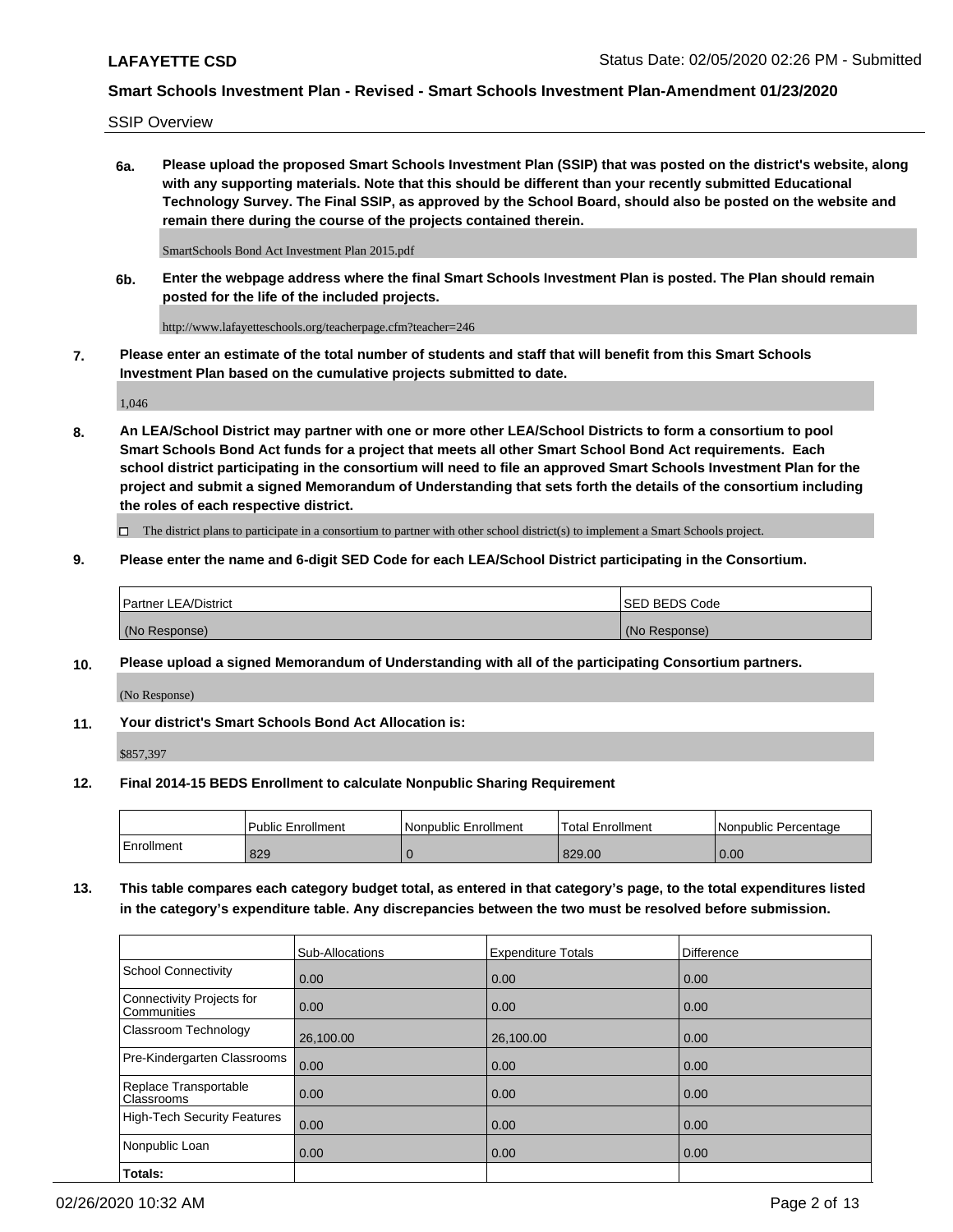SSIP Overview

| <b>Sub-Allocations</b> | Expenditure Totals | <b>Difference</b> |
|------------------------|--------------------|-------------------|
| 26,100                 | 26,100             | 0                 |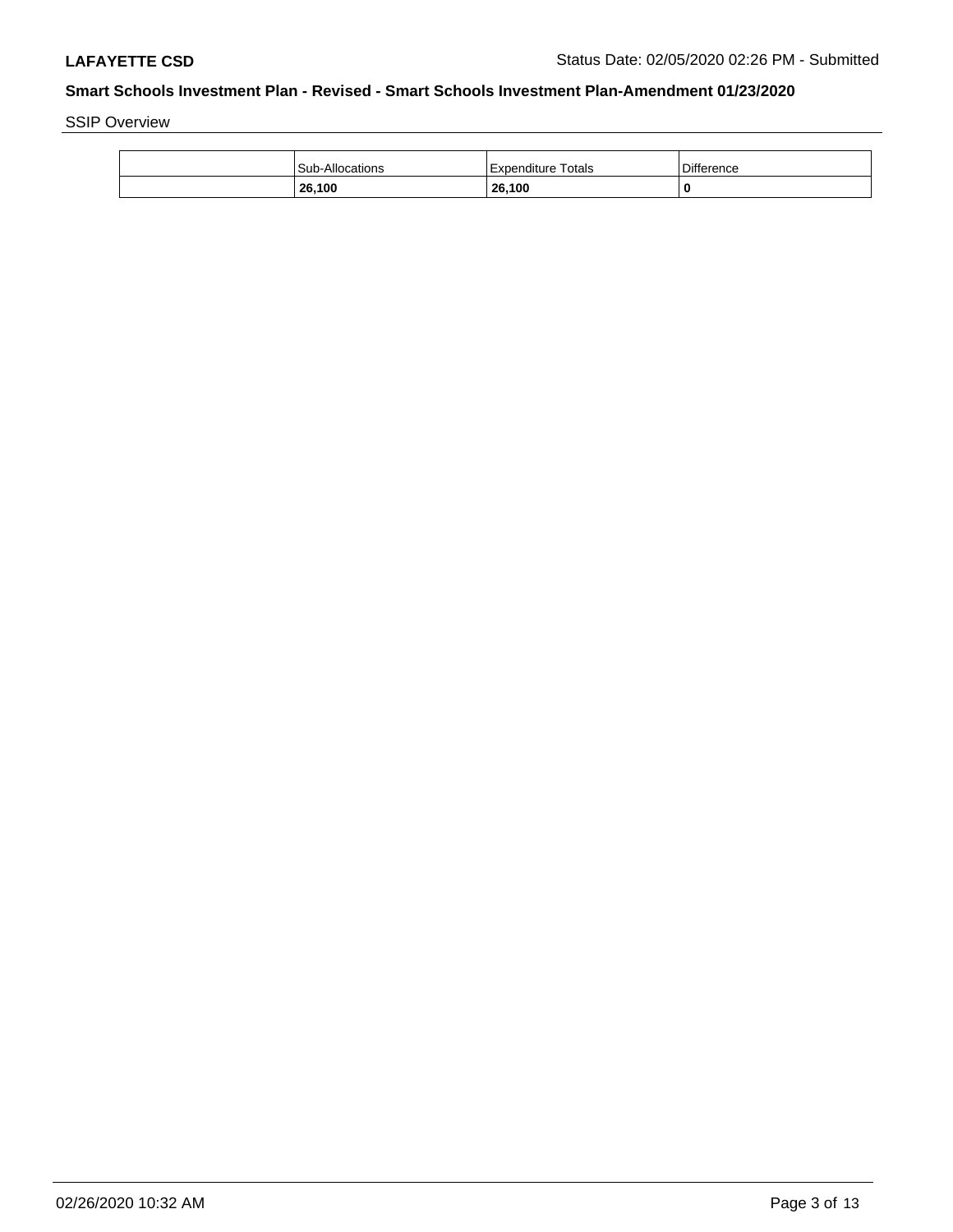School Connectivity

- **1. In order for students and faculty to receive the maximum benefit from the technology made available under the Smart Schools Bond Act, their school buildings must possess sufficient connectivity infrastructure to ensure that devices can be used during the school day. Smart Schools Investment Plans must demonstrate that:**
	- **• sufficient infrastructure that meets the Federal Communications Commission's 100 Mbps per 1,000 students standard currently exists in the buildings where new devices will be deployed, or**
	- **• is a planned use of a portion of Smart Schools Bond Act funds, or**
	- **• is under development through another funding source.**

**Smart Schools Bond Act funds used for technology infrastructure or classroom technology investments must increase the number of school buildings that meet or exceed the minimum speed standard of 100 Mbps per 1,000 students and staff within 12 months. This standard may be met on either a contracted 24/7 firm service or a "burstable" capability. If the standard is met under the burstable criteria, it must be:**

**1. Specifically codified in a service contract with a provider, and**

**2. Guaranteed to be available to all students and devices as needed, particularly during periods of high demand, such as computer-based testing (CBT) periods.**

**Please describe how your district already meets or is planning to meet this standard within 12 months of plan submission.**

(No Response)

**1a. If a district believes that it will be impossible to meet this standard within 12 months, it may apply for a waiver of this requirement, as described on the Smart Schools website. The waiver must be filed and approved by SED prior to submitting this survey.**

 $\Box$  By checking this box, you are certifying that the school district has an approved waiver of this requirement on file with the New York State Education Department.

**2. Connectivity Speed Calculator (Required). If the district currently meets the required speed, enter "Currently Met" in the last box: Expected Date When Required Speed Will be Met.**

|                  | l Number of     | Required Speed | Current Speed in | Expected Speed | Expected Date                        |
|------------------|-----------------|----------------|------------------|----------------|--------------------------------------|
|                  | <b>Students</b> | In Mbps        | <b>Mbps</b>      | to be Attained | When Required                        |
|                  |                 |                |                  |                | Within 12 Months 1Speed Will be Met1 |
| Calculated Speed | (No Response)   | 0.00           | (No Response)    | (No Response)  | l (No Response)                      |

**3. Describe how you intend to use Smart Schools Bond Act funds for high-speed broadband and/or wireless connectivity projects in school buildings.**

(No Response)

**4. Describe the linkage between the district's District Instructional Technology Plan and how the proposed projects will improve teaching and learning. (There should be a link between your response to this question and your responses to Question 1 in Section IV - NYSED Initiatives Alignment: "Explain how the district use of instructional technology will serve as a part of a comprehensive and sustained effort to support rigorous academic standards attainment and performance improvement for students."** 

**Your answer should also align with your answers to the questions in Section II - Strategic Technology Planning and the associated Action Steps in Section III - Action Plan.)**

(No Response)

**5. If the district wishes to have students and staff access the Internet from wireless devices within the school building, or in close proximity to it, it must first ensure that it has a robust Wi-Fi network in place that has sufficient bandwidth to meet user demand.**

**Please describe how you have quantified this demand and how you plan to meet this demand.**

(No Response)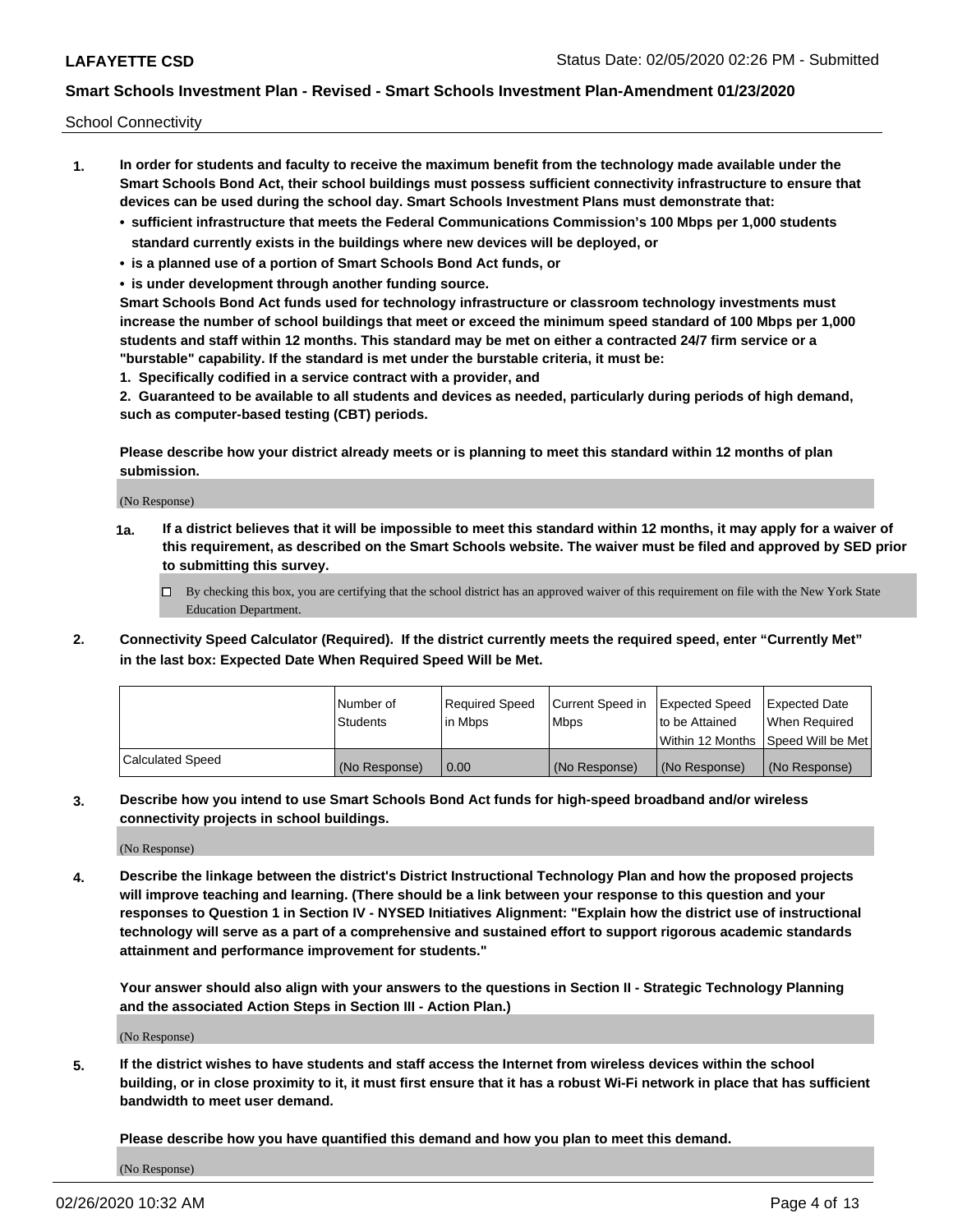School Connectivity

**6. Smart Schools plans with any expenditures in the School Connectivity category require a project number from the Office of Facilities Planning. Districts must submit an SSBA LOI and receive project numbers prior to submitting the SSIP. As indicated on the LOI, some projects may be eligible for a streamlined review and will not require a building permit.**

**Please indicate on a separate row each project number given to you by the Office of Facilities Planning.**

| Project Number |  |
|----------------|--|
| (No Response)  |  |

**7. Certain high-tech security and connectivity infrastructure projects may be eligible for an expedited review process as determined by the Office of Facilities Planning.**

#### **Was your project deemed eligible for streamlined review?**

(No Response)

## **8. Include the name and license number of the architect or engineer of record.**

| Name          | License Number |
|---------------|----------------|
| (No Response) | (No Response)  |

#### **9. Public Expenditures – Loanable (Counts toward the nonpublic loan calculation)**

| Select the allowable expenditure type.<br>Repeat to add another item under each type. | <b>PUBLIC</b> Items to be<br>l Purchased | Quantity           | Cost Per Item    | <b>Total Cost</b> |
|---------------------------------------------------------------------------------------|------------------------------------------|--------------------|------------------|-------------------|
| (No Response)                                                                         | (No Response)                            | l (No<br>Response) | (No<br>Response) | $\overline{0.00}$ |
|                                                                                       |                                          | O                  | 0.00             |                   |

# **10. Public Expenditures – Non-Loanable (Does not count toward nonpublic loan calculation)**

| Select the allowable expenditure<br>type.<br>Repeat to add another item under<br>each type. | <b>PUBLIC</b> Items to be purchased | Quantity      | Cost per Item | <b>Total Cost</b> |
|---------------------------------------------------------------------------------------------|-------------------------------------|---------------|---------------|-------------------|
| (No Response)                                                                               | (No Response)                       | (No Response) | (No Response) | 0.00              |
|                                                                                             |                                     |               | 0.00          |                   |

#### **11. Final 2014-15 BEDS Enrollment to calculate Nonpublic Sharing Requirement (no changes allowed.)**

|            | l Public Enrollment | Nonpublic Enrollment | Total Enrollment | l Nonpublic Percentage |
|------------|---------------------|----------------------|------------------|------------------------|
| Enrollment | 829                 |                      | 829.00           | 0.00                   |

#### **12. Total Public Budget - Loanable (Counts toward the nonpublic loan calculation)**

|                                                      | Public Allocations | <b>Estimated Nonpublic Loan</b><br>Amount | Estimated Total Sub-Allocations |
|------------------------------------------------------|--------------------|-------------------------------------------|---------------------------------|
| Network/Access Costs                                 | (No Response)      | 0.00                                      | 0.00                            |
| School Internal Connections and<br><b>Components</b> | (No Response)      | 0.00                                      | 0.00                            |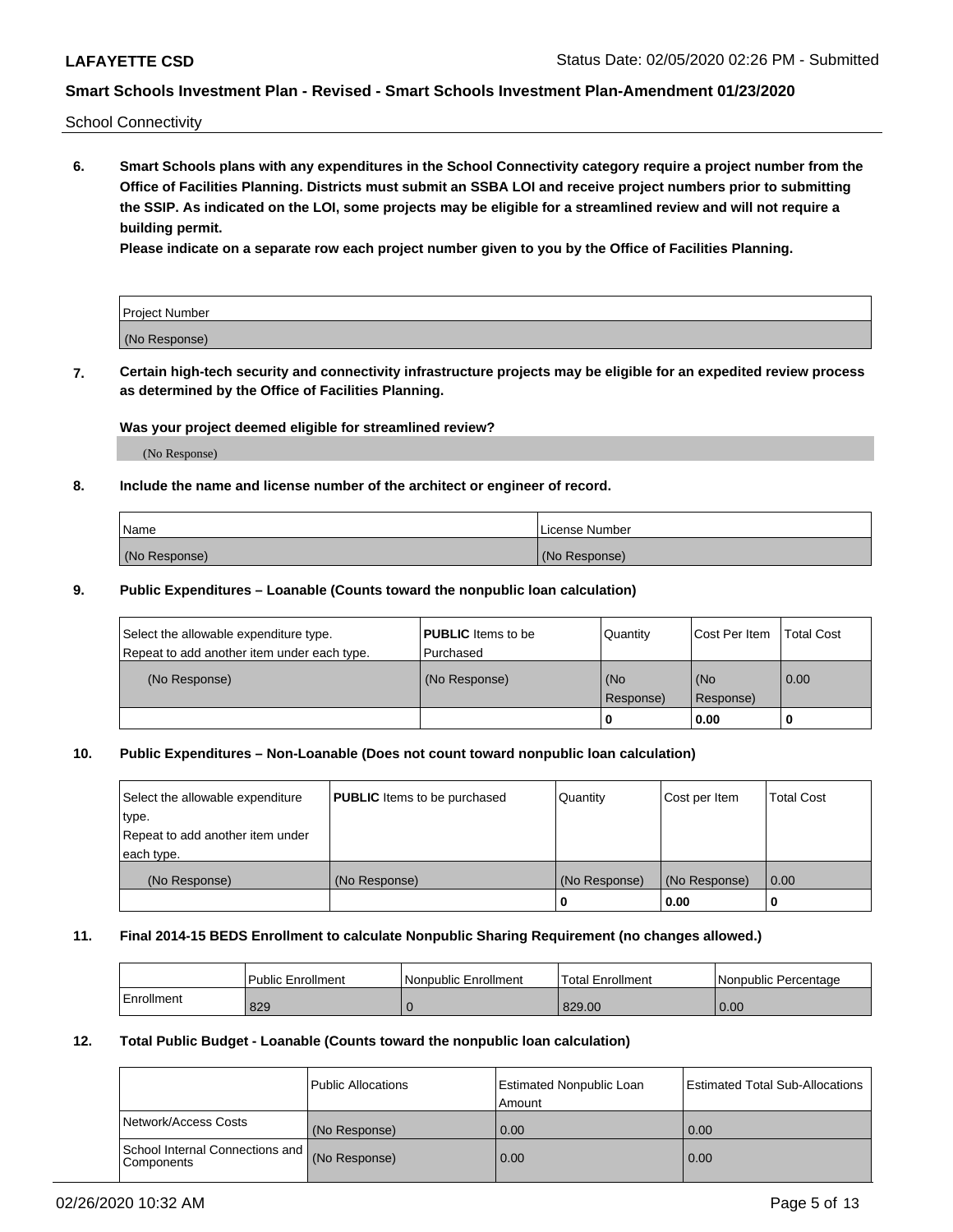School Connectivity

|              | <b>Public Allocations</b> | <b>Estimated Nonpublic Loan</b><br>l Amount | <b>Estimated Total Sub-Allocations</b> |
|--------------|---------------------------|---------------------------------------------|----------------------------------------|
| <b>Other</b> | (No Response)             | 0.00                                        | 0.00                                   |
| 'Totals:     | 0.00                      | 0                                           |                                        |

# **13. Total Public Budget – Non-Loanable (Does not count toward the nonpublic loan calculation)**

| Sub-<br>Allocation |
|--------------------|
| (No Response)      |
| (No Response)      |
| (No Response)      |
| (No Response)      |
| (No Response)      |
| (No Response)      |
| (No Response)      |
| 0.00               |
|                    |

# **14. School Connectivity Totals**

|                          | Total Sub-Allocations |
|--------------------------|-----------------------|
| Total Loanable Items     | 0.00                  |
| Total Non-Ioanable Items | 0.00                  |
| Totals:                  | 0                     |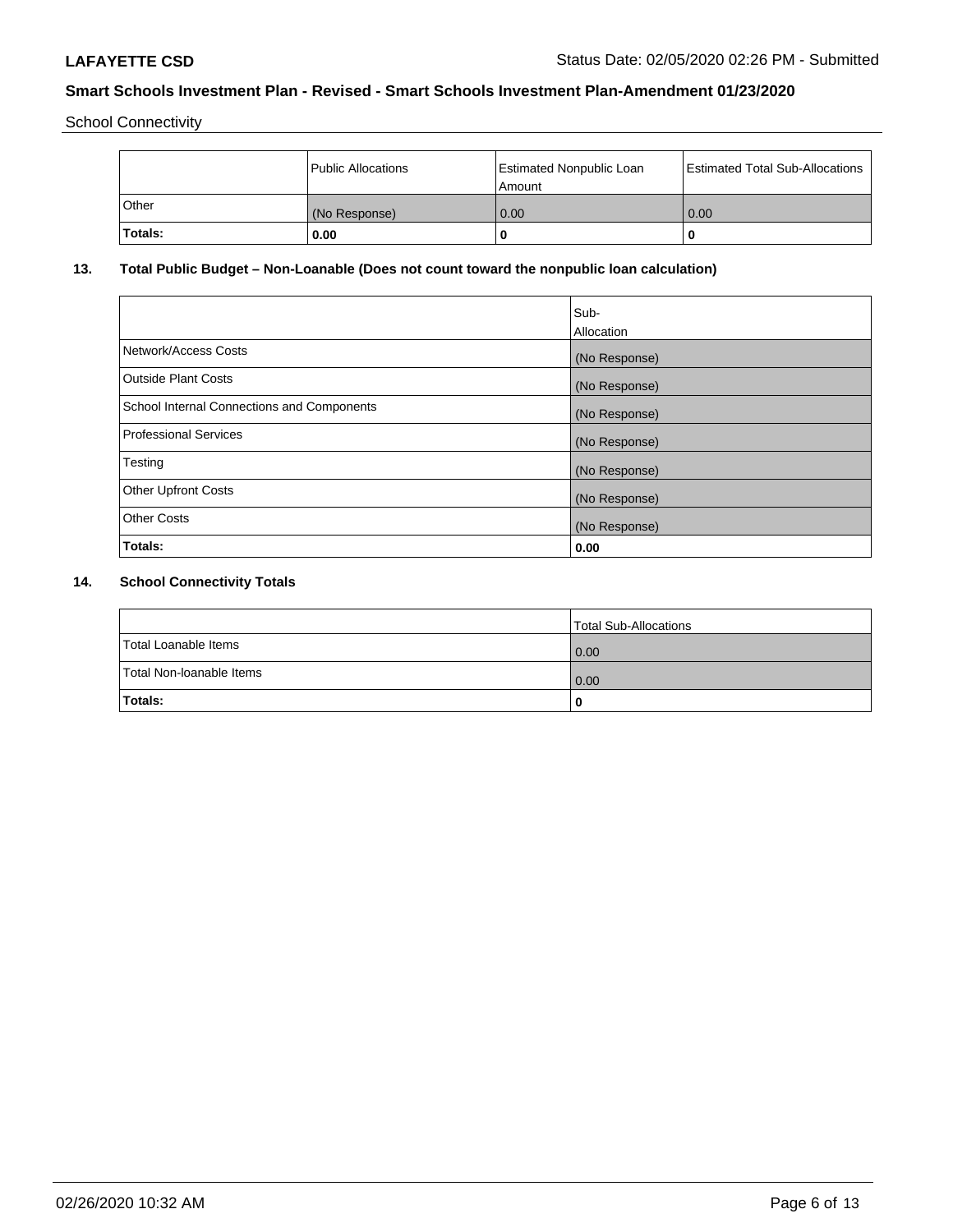Community Connectivity (Broadband and Wireless)

**1. Describe how you intend to use Smart Schools Bond Act funds for high-speed broadband and/or wireless connectivity projects in the community.**

(No Response)

**2. Please describe how the proposed project(s) will promote student achievement and increase student and/or staff access to the Internet in a manner that enhances student learning and/or instruction outside of the school day and/or school building.**

(No Response)

**3. Community connectivity projects must comply with all the necessary local building codes and regulations (building and related permits are not required prior to plan submission).**

 $\Box$  I certify that we will comply with all the necessary local building codes and regulations.

**4. Please describe the physical location of the proposed investment.**

(No Response)

**5. Please provide the initial list of partners participating in the Community Connectivity Broadband Project, along with their Federal Tax Identification (Employer Identification) number.**

| <b>Project Partners</b> | l Federal ID # |
|-------------------------|----------------|
| (No Response)           | (No Response)  |

**6. Please detail the type, quantity, per unit cost and total cost of the eligible items under each sub-category.**

| Select the allowable expenditure | Item to be purchased | Quantity      | Cost per Item | <b>Total Cost</b> |
|----------------------------------|----------------------|---------------|---------------|-------------------|
| type.                            |                      |               |               |                   |
| Repeat to add another item under |                      |               |               |                   |
| each type.                       |                      |               |               |                   |
| (No Response)                    | (No Response)        | (No Response) | (No Response) | 0.00              |
|                                  |                      | U             | 0.00          |                   |

**7. If you are submitting an allocation for Community Connectivity, complete this table.**

**Note that the calculated Total at the bottom of the table must equal the Total allocation for this category that you entered in the SSIP Overview overall budget.**

|                                    | Sub-Allocation |
|------------------------------------|----------------|
| Network/Access Costs               | (No Response)  |
| <b>Outside Plant Costs</b>         | (No Response)  |
| <b>Tower Costs</b>                 | (No Response)  |
| <b>Customer Premises Equipment</b> | (No Response)  |
| <b>Professional Services</b>       | (No Response)  |
| Testing                            | (No Response)  |
| <b>Other Upfront Costs</b>         | (No Response)  |
| <b>Other Costs</b>                 | (No Response)  |
| Totals:                            | 0.00           |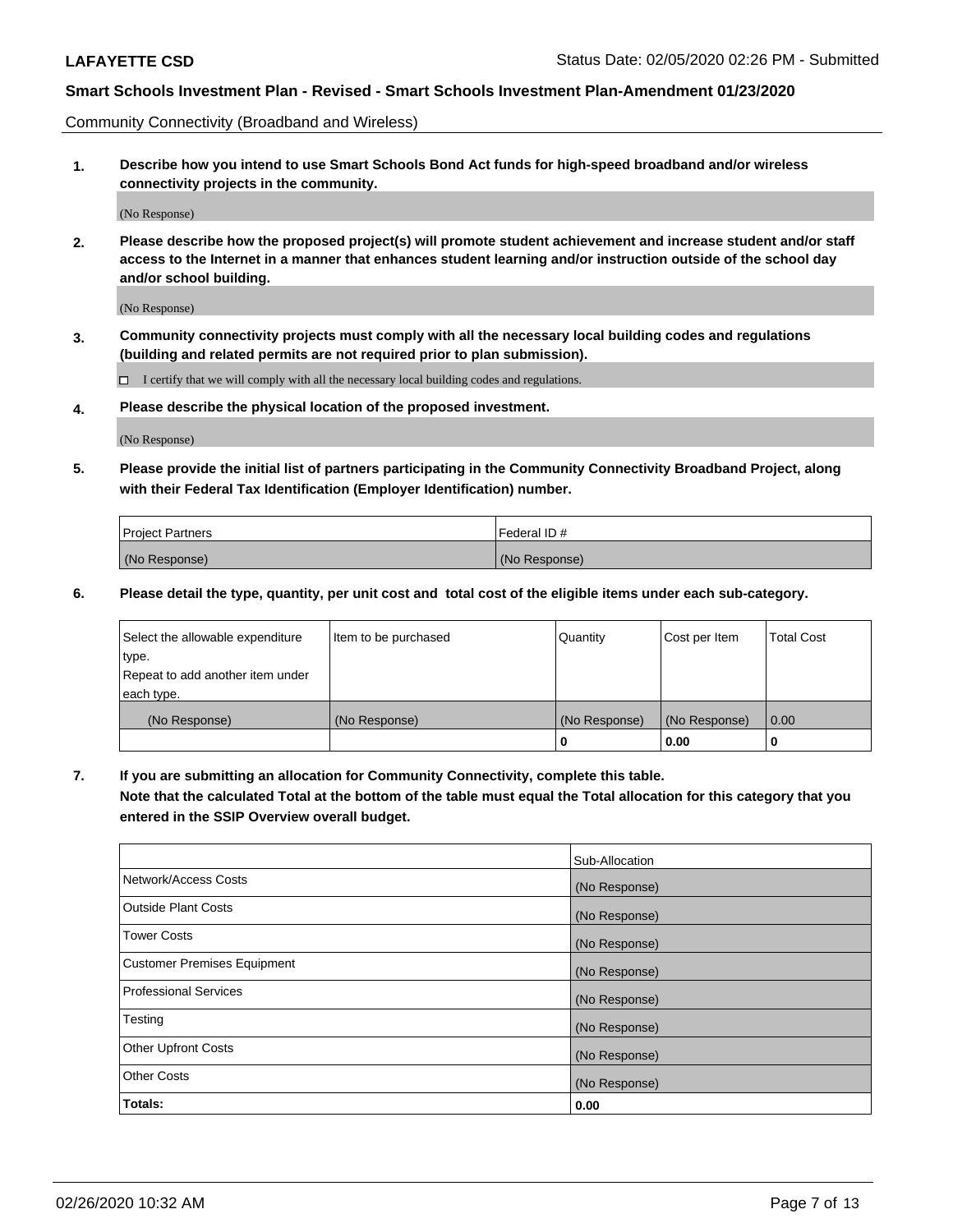#### Classroom Learning Technology

**1. In order for students and faculty to receive the maximum benefit from the technology made available under the Smart Schools Bond Act, their school buildings must possess sufficient connectivity infrastructure to ensure that devices can be used during the school day. Smart Schools Investment Plans must demonstrate that sufficient infrastructure that meets the Federal Communications Commission's 100 Mbps per 1,000 students standard currently exists in the buildings where new devices will be deployed, or is a planned use of a portion of Smart Schools Bond Act funds, or is under development through another funding source. Smart Schools Bond Act funds used for technology infrastructure or classroom technology investments must increase the number of school buildings that meet or exceed the minimum speed standard of 100 Mbps per 1,000 students and staff within 12 months. This standard may be met on either a contracted 24/7 firm service or a "burstable" capability. If the standard is met under the burstable criteria, it must be:**

**1. Specifically codified in a service contract with a provider, and**

**2. Guaranteed to be available to all students and devices as needed, particularly during periods of high demand, such as computer-based testing (CBT) periods.**

**Please describe how your district already meets or is planning to meet this standard within 12 months of plan submission.**

(No Response)

- **1a. If a district believes that it will be impossible to meet this standard within 12 months, it may apply for a waiver of this requirement, as described on the Smart Schools website. The waiver must be filed and approved by SED prior to submitting this survey.**
	- By checking this box, you are certifying that the school district has an approved waiver of this requirement on file with the New York State Education Department.
- **2. Connectivity Speed Calculator (Required). If the district currently meets the required speed, enter "Currently Met" in the last box: Expected Date When Required Speed Will be Met.**

|                  | l Number of     | Required Speed | Current Speed in | <b>Expected Speed</b> | <b>Expected Date</b>                |
|------------------|-----------------|----------------|------------------|-----------------------|-------------------------------------|
|                  | <b>Students</b> | l in Mbps      | l Mbps           | to be Attained        | When Required                       |
|                  |                 |                |                  |                       | Within 12 Months  Speed Will be Met |
| Calculated Speed | (No Response)   | 0.00           | (No Response)    | l (No Response)       | (No Response)                       |

**3. If the district wishes to have students and staff access the Internet from wireless devices within the school building, or in close proximity to it, it must first ensure that it has a robust Wi-Fi network in place that has sufficient bandwidth to meet user demand.**

**Please describe how you have quantified this demand and how you plan to meet this demand.**

(No Response)

**4. All New York State public school districts are required to complete and submit an Instructional Technology Plan survey to the New York State Education Department in compliance with Section 753 of the Education Law and per Part 100.12 of the Commissioner's Regulations.**

**Districts that include educational technology purchases as part of their Smart Schools Investment Plan must have a submitted and approved Instructional Technology Plan survey on file with the New York State Education Department.**

- By checking this box, you are certifying that the school district has an approved Instructional Technology Plan survey on file with the New York State Education Department.
- **5. Describe the devices you intend to purchase and their compatibility with existing or planned platforms or systems. Specifically address the adequacy of each facility's electrical, HVAC and other infrastructure necessary to install and support the operation of the planned technology.**

The LaFayette Central School District neded to make an amendment to their initial SSIP as there was a need for more Chromebook laptopsthan there is for table computers (iPads).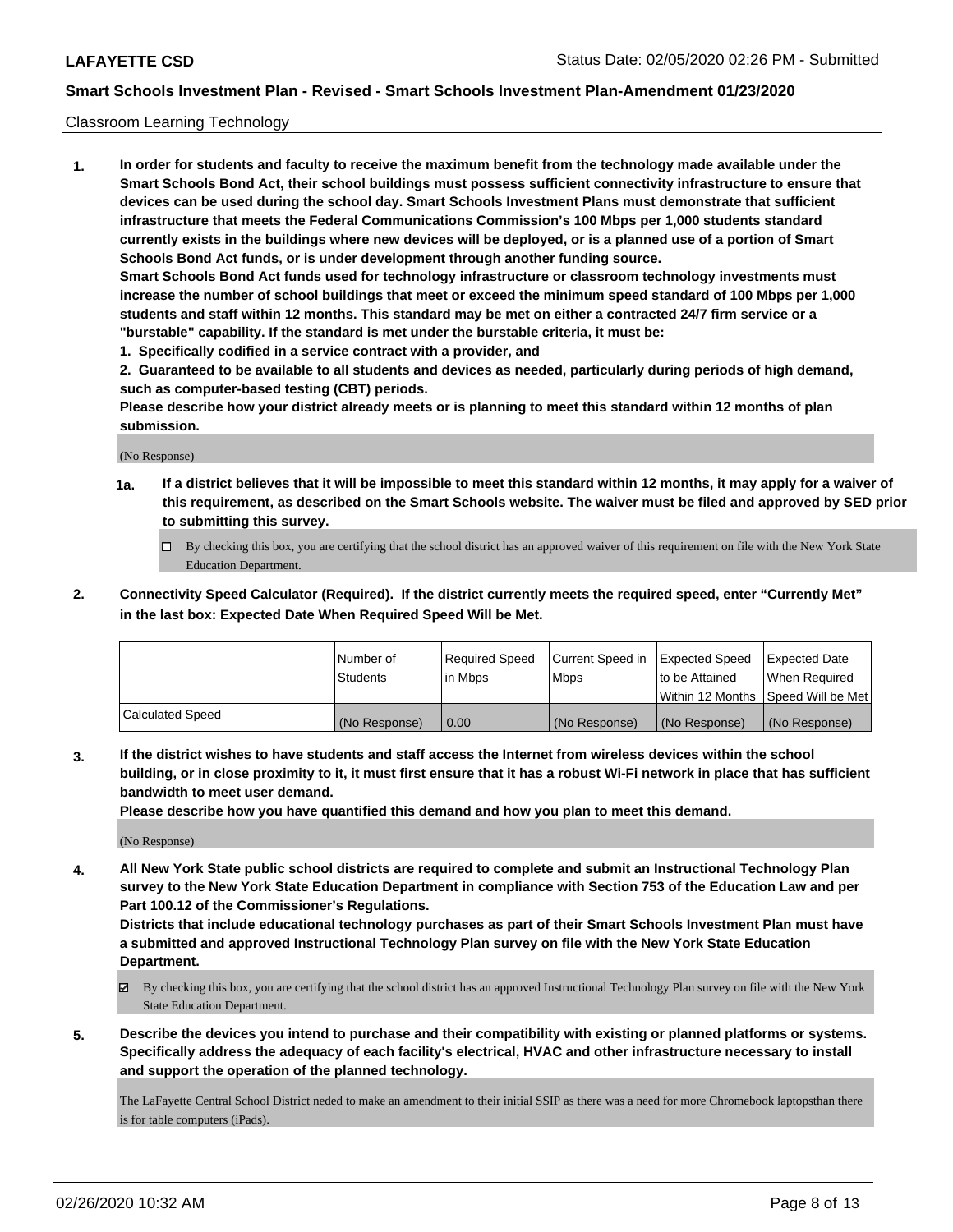#### Classroom Learning Technology

- **6. Describe how the proposed technology purchases will:**
	- **> enhance differentiated instruction;**
	- **> expand student learning inside and outside the classroom;**
	- **> benefit students with disabilities and English language learners; and**
	- **> contribute to the reduction of other learning gaps that have been identified within the district.**

**The expectation is that districts will place a priority on addressing the needs of students who struggle to succeed in a rigorous curriculum. Responses in this section should specifically address this concern and align with the district's Instructional Technology Plan (in particular Question 2 of E. Curriculum and Instruction: "Does the district's instructional technology plan address the needs of students with disabilities to ensure equitable access to instruction, materials and assessments?" and Question 3 of the same section: "Does the district's instructional technology plan address the provision of assistive technology specifically for students with disabilities to ensure access to and participation in the general curriculum?")**

**In addition, describe how the district ensures equitable access to instruction, materials and assessments and participation in the general curriculum for both SWD and English Language Learners/Multilingual Learners (ELL/MLL) students.**

(No Response)

**7. Where appropriate, describe how the proposed technology purchases will enhance ongoing communication with parents and other stakeholders and help the district facilitate technology-based regional partnerships, including distance learning and other efforts.**

(No Response)

**8. Describe the district's plan to provide professional development to ensure that administrators, teachers and staff can employ the technology purchased to enhance instruction successfully.**

**Note: This response should be aligned and expanded upon in accordance with your district's response to Question 1 of F. Professional Development of your Instructional Technology Plan: "Please provide a summary of professional development offered to teachers and staff, for the time period covered by this plan, to support technology to enhance teaching and learning. Please include topics, audience and method of delivery within your summary."**

(No Response)

- **9. Districts must contact one of the SUNY/CUNY teacher preparation programs listed on the document on the left side of the page that supplies the largest number of the district's new teachers to request advice on innovative uses and best practices at the intersection of pedagogy and educational technology.**
	- By checking this box, you certify that you have contacted the SUNY/CUNY teacher preparation program that supplies the largest number of your new teachers to request advice on these issues.
	- **9a. Please enter the name of the SUNY or CUNY Institution that you contacted.**

SUNY Cortland

**9b. Enter the primary Institution phone number.**

607-753-2011

**9c. Enter the name of the contact person with whom you consulted and/or will be collaborating with on innovative uses of technology and best practices.**

Mary Reagan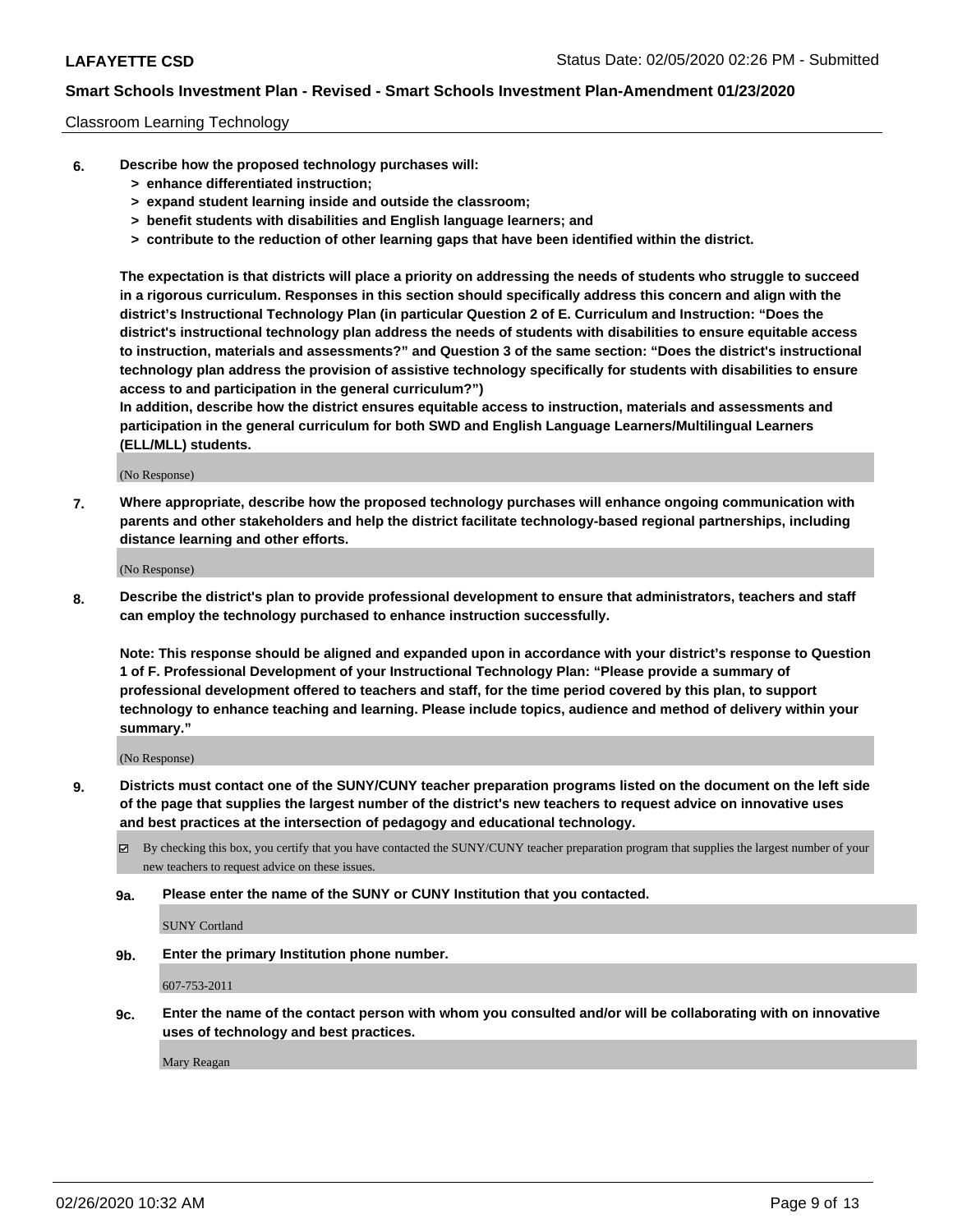#### Classroom Learning Technology

**10. To ensure the sustainability of technology purchases made with Smart Schools funds, districts must demonstrate a long-term plan to maintain and replace technology purchases supported by Smart Schools Bond Act funds. This sustainability plan shall demonstrate a district's capacity to support recurring costs of use that are ineligible for Smart Schools Bond Act funding such as device maintenance, technical support, Internet and wireless fees, maintenance of hotspots, staff professional development, building maintenance and the replacement of incidental items. Further, such a sustainability plan shall include a long-term plan for the replacement of purchased devices and equipment at the end of their useful life with other funding sources.**

 $\boxtimes$  By checking this box, you certify that the district has a sustainability plan as described above.

**11. Districts must ensure that devices purchased with Smart Schools Bond funds will be distributed, prepared for use, maintained and supported appropriately. Districts must maintain detailed device inventories in accordance with generally accepted accounting principles.**

By checking this box, you certify that the district has a distribution and inventory management plan and system in place.

**12. Please detail the type, quantity, per unit cost and total cost of the eligible items under each sub-category.**

| Select the allowable expenditure | Iltem to be Purchased | Quantity | Cost per Item | <b>Total Cost</b> |
|----------------------------------|-----------------------|----------|---------------|-------------------|
| type.                            |                       |          |               |                   |
| Repeat to add another item under |                       |          |               |                   |
| each type.                       |                       |          |               |                   |
| <b>Laptop Computers</b>          | Chromebooks           | 164      | 213.00        | 34,932.00         |
| <b>Tablet Computers</b>          | iPads                 | 92       | $-96.00$      | $-8,832.00$       |
|                                  |                       | 256      | 117.00        | 26,100            |

### **13. Final 2014-15 BEDS Enrollment to calculate Nonpublic Sharing Requirement (no changes allowed.)**

|            | l Public Enrollment | Nonpublic Enrollment | Total Enrollment | l Nonpublic<br>Percentage |
|------------|---------------------|----------------------|------------------|---------------------------|
| Enrollment | 829                 |                      | 829.00           | 0.00                      |

#### **14. If you are submitting an allocation for Classroom Learning Technology complete this table.**

|                          | Public School Sub-Allocation | <b>Estimated Nonpublic Loan</b><br>Amount<br>(Based on Percentage Above) | <b>Estimated Total Public and</b><br>Nonpublic Sub-Allocation |
|--------------------------|------------------------------|--------------------------------------------------------------------------|---------------------------------------------------------------|
| Interactive Whiteboards  | (No Response)                | 0.00                                                                     | 0.00                                                          |
| <b>Computer Servers</b>  | (No Response)                | 0.00                                                                     | 0.00                                                          |
| <b>Desktop Computers</b> | (No Response)                | 0.00                                                                     | 0.00                                                          |
| <b>Laptop Computers</b>  | 34,932.00                    | 0.00                                                                     | 34,932.00                                                     |
| <b>Tablet Computers</b>  | $-8,832.00$                  | $-0.00$                                                                  | $-8,832.00$                                                   |
| Other Costs              | (No Response)                | 0.00                                                                     | 0.00                                                          |
| Totals:                  | 26,100.00                    | 0                                                                        | 26,100                                                        |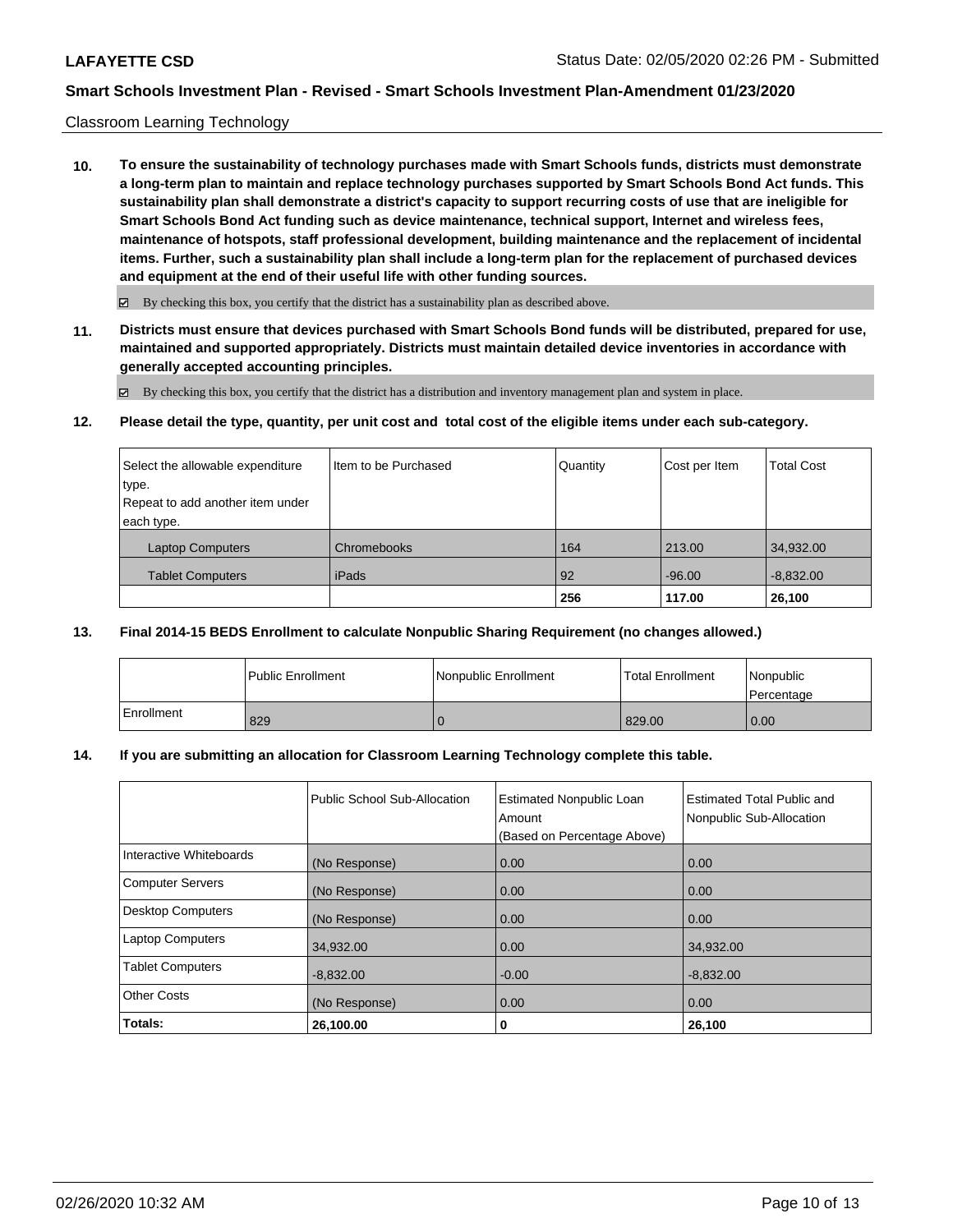#### Pre-Kindergarten Classrooms

**1. Provide information regarding how and where the district is currently serving pre-kindergarten students and justify the need for additional space with enrollment projections over 3 years.**

(No Response)

- **2. Describe the district's plan to construct, enhance or modernize education facilities to accommodate prekindergarten programs. Such plans must include:**
	- **Specific descriptions of what the district intends to do to each space;**
	- **An affirmation that new pre-kindergarten classrooms will contain a minimum of 900 square feet per classroom;**
	- **The number of classrooms involved;**
	- **The approximate construction costs per classroom; and**
	- **Confirmation that the space is district-owned or has a long-term lease that exceeds the probable useful life of the improvements.**

(No Response)

**3. Smart Schools Bond Act funds may only be used for capital construction costs. Describe the type and amount of additional funds that will be required to support ineligible ongoing costs (e.g. instruction, supplies) associated with any additional pre-kindergarten classrooms that the district plans to add.**

(No Response)

**4. All plans and specifications for the erection, repair, enlargement or remodeling of school buildings in any public school district in the State must be reviewed and approved by the Commissioner. Districts that plan capital projects using their Smart Schools Bond Act funds will undergo a Preliminary Review Process by the Office of Facilities Planning.**

**Please indicate on a separate row each project number given to you by the Office of Facilities Planning.**

| Project Number |  |
|----------------|--|
| (No Response)  |  |
|                |  |

**5. Please detail the type, quantity, per unit cost and total cost of the eligible items under each sub-category.**

| Select the allowable expenditure | Item to be purchased | Quantity      | Cost per Item | <b>Total Cost</b> |
|----------------------------------|----------------------|---------------|---------------|-------------------|
| type.                            |                      |               |               |                   |
| Repeat to add another item under |                      |               |               |                   |
| each type.                       |                      |               |               |                   |
| (No Response)                    | (No Response)        | (No Response) | (No Response) | 0.00              |
|                                  |                      | U             | 0.00          |                   |

**6. If you have made an allocation for Pre-Kindergarten Classrooms, complete this table. Note that the calculated Total at the bottom of the table must equal the Total allocation for this category that you entered in the SSIP Overview overall budget.**

|                                          | Sub-Allocation |
|------------------------------------------|----------------|
| Construct Pre-K Classrooms               | (No Response)  |
| Enhance/Modernize Educational Facilities | (No Response)  |
| <b>Other Costs</b>                       | (No Response)  |
| Totals:                                  | 0.00           |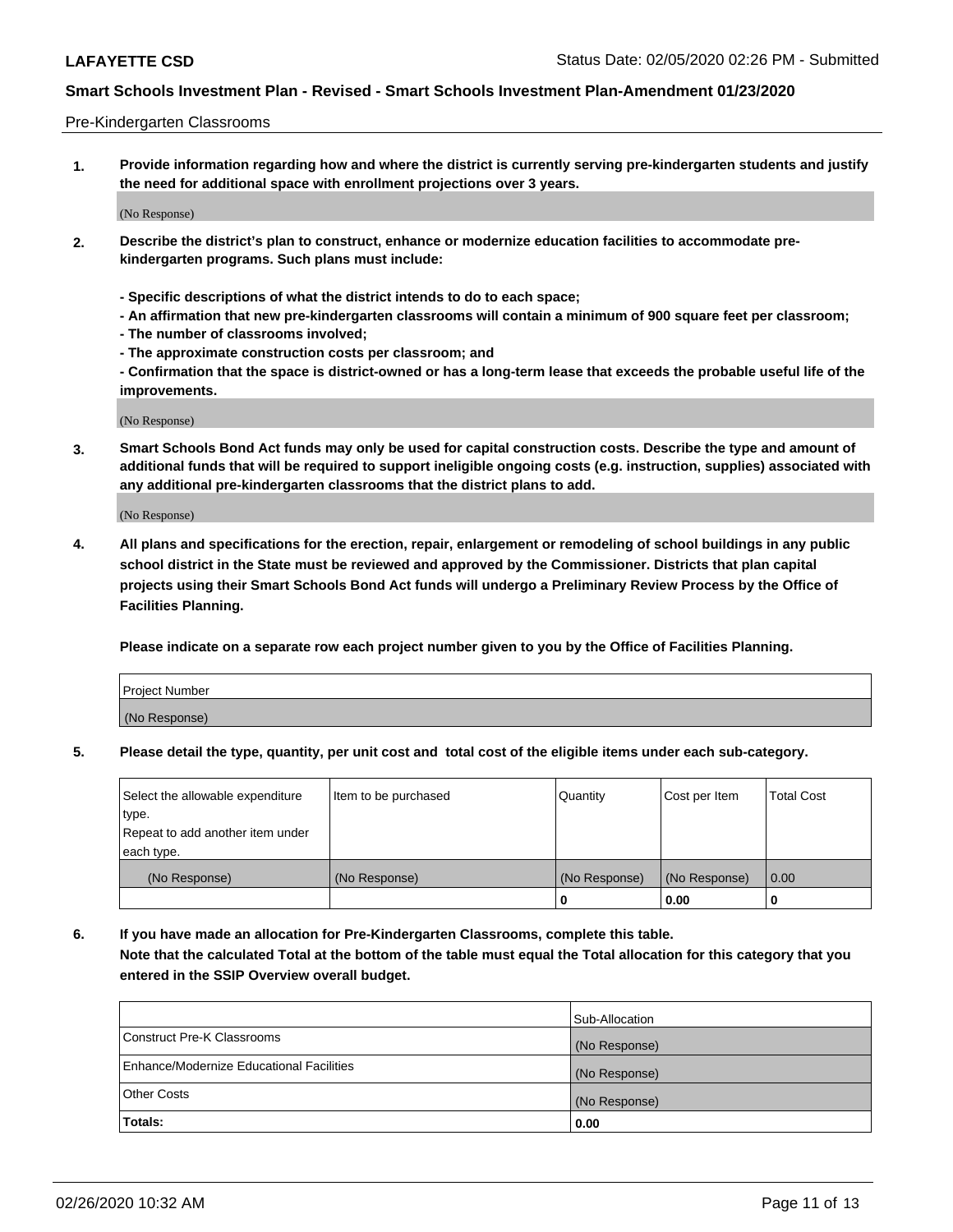Replace Transportable Classrooms

**1. Describe the district's plan to construct, enhance or modernize education facilities to provide high-quality instructional space by replacing transportable classrooms.**

(No Response)

**2. All plans and specifications for the erection, repair, enlargement or remodeling of school buildings in any public school district in the State must be reviewed and approved by the Commissioner. Districts that plan capital projects using their Smart Schools Bond Act funds will undergo a Preliminary Review Process by the Office of Facilities Planning.**

**Please indicate on a separate row each project number given to you by the Office of Facilities Planning.**

| Project Number |  |
|----------------|--|
|                |  |
|                |  |
|                |  |
| (No Response)  |  |
|                |  |
|                |  |

**3. For large projects that seek to blend Smart Schools Bond Act dollars with other funds, please note that Smart Schools Bond Act funds can be allocated on a pro rata basis depending on the number of new classrooms built that directly replace transportable classroom units.**

**If a district seeks to blend Smart Schools Bond Act dollars with other funds describe below what other funds are being used and what portion of the money will be Smart Schools Bond Act funds.**

(No Response)

**4. Please detail the type, quantity, per unit cost and total cost of the eligible items under each sub-category.**

| Select the allowable expenditure | Item to be purchased | Quantity      | Cost per Item | Total Cost |
|----------------------------------|----------------------|---------------|---------------|------------|
| ∣type.                           |                      |               |               |            |
| Repeat to add another item under |                      |               |               |            |
| each type.                       |                      |               |               |            |
| (No Response)                    | (No Response)        | (No Response) | (No Response) | 0.00       |
|                                  |                      | u             | 0.00          |            |

**5. If you have made an allocation for Replace Transportable Classrooms, complete this table. Note that the calculated Total at the bottom of the table must equal the Total allocation for this category that you entered in the SSIP Overview overall budget.**

|                                                | Sub-Allocation |
|------------------------------------------------|----------------|
| Construct New Instructional Space              | (No Response)  |
| Enhance/Modernize Existing Instructional Space | (No Response)  |
| <b>Other Costs</b>                             | (No Response)  |
| Totals:                                        | 0.00           |